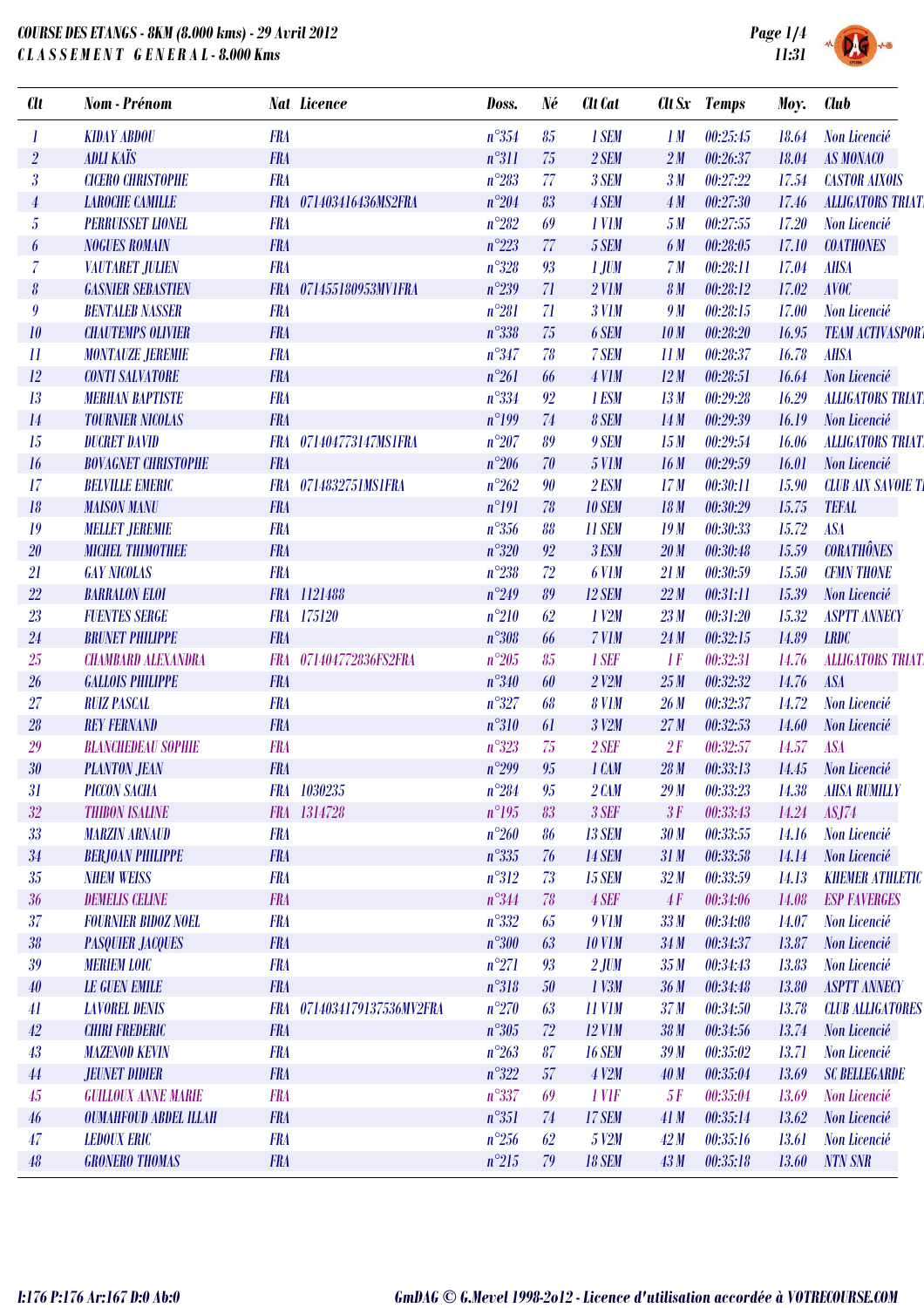

DG  $H$ 

| $n^{\circ}243$<br><b>NTN SNR</b><br>49<br><b>LETT AURELIE</b><br><b>FRA</b><br>80<br>5 SEF<br><b>6F</b><br>00:35:22<br>13.57<br><b>FRA</b><br>$n^{\circ}286$<br>50<br><b>PAPIN JONATHAN</b><br>88<br><b>19 SEM</b><br>44 M<br>00:35:24<br><b>ACP ALBENS</b><br>13.57<br><b>FRA</b><br>$n^{\circ}187$<br>73<br>51<br><b>LEHUIC SEBASTIEN</b><br><b>20 SEM</b><br>45M<br>00:35:32<br>13.51<br>Non Licencié<br><b>CORATHÔNES</b><br>52<br>$n^{\circ}319$<br><b>GHIBAUDO ALEXANDRE</b><br><b>FRA</b><br><b>21 SEM</b><br>46 M<br>00:35:37<br>13.48<br>86<br>53<br><b>FRA</b><br>$n^{\circ}257$<br><b>22 SEM</b><br>47M<br>13.35<br>Non Licencié<br><b>JANIN KEVIN</b><br>86<br>00:35:57<br>$n^{\circ}231$<br><b>PAVOUX ARMAND</b><br><b>FRA</b><br>00:36:00<br>13.33<br>54<br>81<br><b>23 SEM</b><br>48 M<br>Non Licencié<br>55<br>$n^{\circ}350$<br><b>FRA</b><br>6 SEF<br>13.29<br><b>ASA</b><br><b>BURDET VIRGINIE</b><br>85<br>7F<br>00:36:07<br><b>FRA</b><br>$n^{\circ}241$<br>47<br>$2$ V3M<br>00:36:17<br>13.23<br><b>APDC</b><br>56<br><b>DHUIEGE BERNARD</b><br>49M<br>57<br><b>FRA</b><br>$n^{\circ}248$<br><b>FABRE JOEL</b><br>50<br>3 V3M<br>50 M<br>00:36:27<br>13.17<br>Non Licencié<br>$n^{\circ}346$<br>58<br><b>CARRIER AUNDRE</b><br><b>FRA</b><br>6 V2M<br>51 M<br>13.17<br><b>FRONTENEX</b><br>61<br>00:36:28<br><b>FRA</b><br>$n^{\circ}225$<br>59<br><b>MEUGNIER PATRICK</b><br>62<br>$7$ V <sub>2</sub> M<br>52M<br>00:36:34<br>13.13<br><b>Non Licencié</b><br>$n^{\circ}269$<br><b>DAGAND ALEXANDRE</b><br><b>FRA</b><br>00:37:00<br>Non Licencié<br>60<br>94<br>$3$ JUM<br>53M<br>12.98<br>$n^{\circ}355$<br><b>FRA</b><br><b>24 SEM</b><br>00:37:14<br><b>ASPTT ANNECY</b><br><b>ZEGHIDA NASIR</b><br>74<br>54 M<br>12.89<br>61<br><b>FRA</b><br>$n^{\circ}202$<br>62<br>00:37:27<br>12.82<br><b>NTN SNR</b><br><b>LITTOZ FREDERIC</b><br>69<br><b>13 V1M</b><br>55 M<br>$n^{\circ}234$<br>63<br><b>GINER DAVID</b><br><b>FRA</b><br>76<br>00:37:44<br>12.73<br><b>25 SEM</b><br>56 M<br><b>Non Licencié</b><br>$n^{\circ}296$<br><b>FRA</b><br><b>4 V3M</b><br>57M<br>00:37:55<br>64<br><b>BLANC-TALON JEAN</b><br>49<br>12.66<br>Non Licencié<br>65<br>$n^{\circ}264$<br><b>DUNOYER BENOIT</b><br><b>FRA</b><br><b>26 SEM</b><br>00:38:16<br>88<br>58 M<br>12.55<br><b>Non Licencié</b><br><b>FRA</b><br>$n^{\circ}245$<br>00:38:34<br><b>DAVIET JEAN-MARC</b><br>67<br><b>14 V1M</b><br>59 M<br>12.45<br>Non Licencié<br>66<br><b>FRA</b><br>$n^{\circ}244$<br>67<br><b>15 V1M</b><br>00:38:50<br>12.36<br><b>CARLIOZ LAURENT</b><br>71<br>60 M<br>Non Licencié<br>$n^{\circ}342$<br><b>FRA</b><br>68<br><b>GIRAUD SEBASTIEN</b><br>85<br><b>27 SEM</b><br>61 M<br>00:38:54<br>12.34<br>Non Licencié<br>$n^{\circ}326$<br>72<br>69<br><b>DAVID LAURENT</b><br><b>FRA</b><br><b>16 V1M</b><br>62M<br>00:39:09<br>12.26<br>Non Licencié<br><b>FRA</b><br>$n^{\circ}302$<br>70<br><b>BURTIN CLEMENT</b><br>$4$ JUM<br>63M<br>00:39:12<br>12.25<br>94<br>Non Licencié<br>$n^{\circ}331$<br>71<br><b>PERRET PATRICK</b><br><b>FRA</b><br>5 V3M<br>00:39:14<br>49<br>64 M<br>12.24<br><b>AVOC</b><br>72<br><b>BARAZZUTTI LAURENT</b><br><b>FRA</b><br>$n^{\circ}211$<br><b>17 V1M</b><br>00:39:17<br>12.22<br>68<br>65 M<br>Non Licencié<br><b>FRA</b><br>$n^{\circ}268$<br>73<br><b>ROUSSEAUX SYLVIE</b><br>$2$ V1F<br>8F<br>00:39:18<br>12.22<br>Non Licencié<br>66<br>$n^{\circ}258$<br>74<br><b>FRA</b><br><b>CARPENTIER JULIEN</b><br>91<br>4 ESM<br><b>66 M</b><br>00:39:37<br>12.12<br>Non Licencié<br>$n^{\circ}293$<br>75<br><b>FRA</b><br>67<br><b>18 V1M</b><br>67 M<br>00:39:53<br><b>ARRAMBOURG JEAN-FRANCOIS</b><br>12.04<br><b>Non Licencié</b><br>$n^{\circ}316$<br>76<br><b>CRESPO SUAREZ TRISTANA</b><br><b>FRA</b><br>74<br>7 SEF<br>9F<br><b>NTN SNR</b><br>00:40:02<br>11.99<br>77<br>$n^{\circ}221$<br><b>AURIERES MARIE-LAURE</b><br><b>AVOC</b><br><b>FRA</b><br>68<br>$3$ V1F<br>10F<br>00:40:02<br>11.99<br>$n^{\circ}304$<br>78<br><b>ZAITER AHMED</b><br><b>FRA</b><br>50<br>6 V3M<br>68 M<br>00:40:04<br>11.98<br>Non Licencié<br>$n^{\circ}251$<br><b>TORRES FRANCOIS</b><br>79<br><b>FRA</b><br><b>8 V2M</b><br>69 M<br>0.40:08<br>11.96<br>Non Licencié<br>61<br><b>FRA</b><br>$n^{\circ}294$<br>80<br><b>LANVIN JEAN-SEBASTIEN</b><br><b>28 SEM</b><br>70M<br>00:40:10<br>11.95<br>Non Licencié<br>76<br>$n^{\circ}233$<br><b>FRA</b><br><b>DAVID BRIGITTE</b><br>$4$ V1F<br>IIF<br>00:40:10<br>11.95<br>Non Licencié<br>81<br>63<br>82<br><b>FRA</b><br>$n^{\circ}349$<br><b>BARRALON LAURIE</b><br>92<br>1 ESF<br>12F<br>00:40:19<br>11.91<br>83<br>$n^{\circ}209$<br><b>SANCERNE PRALLET JEANNINE</b><br><b>FRA</b><br>1 <sup>1</sup><br>13F<br>Non Licencié<br>54<br>00:40:40<br>11.81<br>$n^{\circ}277$<br><b>FRA</b><br>5 ESM<br>71M<br>84<br><b>POTTIER CHRISTOPHER</b><br>91<br>00:40:44<br>11.79<br>Non Licencié<br>85<br><b>COUDURIER PATRICE</b><br><b>FRA</b><br>$n^{\circ}297$<br><b>29 SEM</b><br>88<br>72M<br>00:40:53<br>Non Licencié<br>11.74<br><b>FRA</b><br>$n^{\circ}240$<br><b>DERONZIER PATRICK</b><br><b>19 V1M</b><br>73M<br>11.74<br>Non Licencié<br>86<br>71<br>00:40:54 | <b>Clt</b> | <b>Nom</b> - Prénom  | <b>Nat Licence</b> | Doss.          | Né | Clt Cat       | $\mathbf{C}$ <i>lt</i> $\mathbf{S}$ <i>x</i> | <b>Temps</b> | Moy.  | <b>Club</b>            |
|------------------------------------------------------------------------------------------------------------------------------------------------------------------------------------------------------------------------------------------------------------------------------------------------------------------------------------------------------------------------------------------------------------------------------------------------------------------------------------------------------------------------------------------------------------------------------------------------------------------------------------------------------------------------------------------------------------------------------------------------------------------------------------------------------------------------------------------------------------------------------------------------------------------------------------------------------------------------------------------------------------------------------------------------------------------------------------------------------------------------------------------------------------------------------------------------------------------------------------------------------------------------------------------------------------------------------------------------------------------------------------------------------------------------------------------------------------------------------------------------------------------------------------------------------------------------------------------------------------------------------------------------------------------------------------------------------------------------------------------------------------------------------------------------------------------------------------------------------------------------------------------------------------------------------------------------------------------------------------------------------------------------------------------------------------------------------------------------------------------------------------------------------------------------------------------------------------------------------------------------------------------------------------------------------------------------------------------------------------------------------------------------------------------------------------------------------------------------------------------------------------------------------------------------------------------------------------------------------------------------------------------------------------------------------------------------------------------------------------------------------------------------------------------------------------------------------------------------------------------------------------------------------------------------------------------------------------------------------------------------------------------------------------------------------------------------------------------------------------------------------------------------------------------------------------------------------------------------------------------------------------------------------------------------------------------------------------------------------------------------------------------------------------------------------------------------------------------------------------------------------------------------------------------------------------------------------------------------------------------------------------------------------------------------------------------------------------------------------------------------------------------------------------------------------------------------------------------------------------------------------------------------------------------------------------------------------------------------------------------------------------------------------------------------------------------------------------------------------------------------------------------------------------------------------------------------------------------------------------------------------------------------------------------------------------------------------------------------------------------------------------------------------------------------------------------------------------------------------------------------------------------------------------------------------------------------------------------------------------------------------------------------------------------------------------------------------------------------------------------------------------------------------------------------------------------------------------------------------------------------------------------------------------------------------------------------------------------------------------------------------------------------------------------------------------------------------------------------------------------------------------------------------------|------------|----------------------|--------------------|----------------|----|---------------|----------------------------------------------|--------------|-------|------------------------|
|                                                                                                                                                                                                                                                                                                                                                                                                                                                                                                                                                                                                                                                                                                                                                                                                                                                                                                                                                                                                                                                                                                                                                                                                                                                                                                                                                                                                                                                                                                                                                                                                                                                                                                                                                                                                                                                                                                                                                                                                                                                                                                                                                                                                                                                                                                                                                                                                                                                                                                                                                                                                                                                                                                                                                                                                                                                                                                                                                                                                                                                                                                                                                                                                                                                                                                                                                                                                                                                                                                                                                                                                                                                                                                                                                                                                                                                                                                                                                                                                                                                                                                                                                                                                                                                                                                                                                                                                                                                                                                                                                                                                                                                                                                                                                                                                                                                                                                                                                                                                                                                                                                                                                            |            |                      |                    |                |    |               |                                              |              |       |                        |
|                                                                                                                                                                                                                                                                                                                                                                                                                                                                                                                                                                                                                                                                                                                                                                                                                                                                                                                                                                                                                                                                                                                                                                                                                                                                                                                                                                                                                                                                                                                                                                                                                                                                                                                                                                                                                                                                                                                                                                                                                                                                                                                                                                                                                                                                                                                                                                                                                                                                                                                                                                                                                                                                                                                                                                                                                                                                                                                                                                                                                                                                                                                                                                                                                                                                                                                                                                                                                                                                                                                                                                                                                                                                                                                                                                                                                                                                                                                                                                                                                                                                                                                                                                                                                                                                                                                                                                                                                                                                                                                                                                                                                                                                                                                                                                                                                                                                                                                                                                                                                                                                                                                                                            |            |                      |                    |                |    |               |                                              |              |       |                        |
|                                                                                                                                                                                                                                                                                                                                                                                                                                                                                                                                                                                                                                                                                                                                                                                                                                                                                                                                                                                                                                                                                                                                                                                                                                                                                                                                                                                                                                                                                                                                                                                                                                                                                                                                                                                                                                                                                                                                                                                                                                                                                                                                                                                                                                                                                                                                                                                                                                                                                                                                                                                                                                                                                                                                                                                                                                                                                                                                                                                                                                                                                                                                                                                                                                                                                                                                                                                                                                                                                                                                                                                                                                                                                                                                                                                                                                                                                                                                                                                                                                                                                                                                                                                                                                                                                                                                                                                                                                                                                                                                                                                                                                                                                                                                                                                                                                                                                                                                                                                                                                                                                                                                                            |            |                      |                    |                |    |               |                                              |              |       |                        |
|                                                                                                                                                                                                                                                                                                                                                                                                                                                                                                                                                                                                                                                                                                                                                                                                                                                                                                                                                                                                                                                                                                                                                                                                                                                                                                                                                                                                                                                                                                                                                                                                                                                                                                                                                                                                                                                                                                                                                                                                                                                                                                                                                                                                                                                                                                                                                                                                                                                                                                                                                                                                                                                                                                                                                                                                                                                                                                                                                                                                                                                                                                                                                                                                                                                                                                                                                                                                                                                                                                                                                                                                                                                                                                                                                                                                                                                                                                                                                                                                                                                                                                                                                                                                                                                                                                                                                                                                                                                                                                                                                                                                                                                                                                                                                                                                                                                                                                                                                                                                                                                                                                                                                            |            |                      |                    |                |    |               |                                              |              |       |                        |
|                                                                                                                                                                                                                                                                                                                                                                                                                                                                                                                                                                                                                                                                                                                                                                                                                                                                                                                                                                                                                                                                                                                                                                                                                                                                                                                                                                                                                                                                                                                                                                                                                                                                                                                                                                                                                                                                                                                                                                                                                                                                                                                                                                                                                                                                                                                                                                                                                                                                                                                                                                                                                                                                                                                                                                                                                                                                                                                                                                                                                                                                                                                                                                                                                                                                                                                                                                                                                                                                                                                                                                                                                                                                                                                                                                                                                                                                                                                                                                                                                                                                                                                                                                                                                                                                                                                                                                                                                                                                                                                                                                                                                                                                                                                                                                                                                                                                                                                                                                                                                                                                                                                                                            |            |                      |                    |                |    |               |                                              |              |       |                        |
|                                                                                                                                                                                                                                                                                                                                                                                                                                                                                                                                                                                                                                                                                                                                                                                                                                                                                                                                                                                                                                                                                                                                                                                                                                                                                                                                                                                                                                                                                                                                                                                                                                                                                                                                                                                                                                                                                                                                                                                                                                                                                                                                                                                                                                                                                                                                                                                                                                                                                                                                                                                                                                                                                                                                                                                                                                                                                                                                                                                                                                                                                                                                                                                                                                                                                                                                                                                                                                                                                                                                                                                                                                                                                                                                                                                                                                                                                                                                                                                                                                                                                                                                                                                                                                                                                                                                                                                                                                                                                                                                                                                                                                                                                                                                                                                                                                                                                                                                                                                                                                                                                                                                                            |            |                      |                    |                |    |               |                                              |              |       |                        |
|                                                                                                                                                                                                                                                                                                                                                                                                                                                                                                                                                                                                                                                                                                                                                                                                                                                                                                                                                                                                                                                                                                                                                                                                                                                                                                                                                                                                                                                                                                                                                                                                                                                                                                                                                                                                                                                                                                                                                                                                                                                                                                                                                                                                                                                                                                                                                                                                                                                                                                                                                                                                                                                                                                                                                                                                                                                                                                                                                                                                                                                                                                                                                                                                                                                                                                                                                                                                                                                                                                                                                                                                                                                                                                                                                                                                                                                                                                                                                                                                                                                                                                                                                                                                                                                                                                                                                                                                                                                                                                                                                                                                                                                                                                                                                                                                                                                                                                                                                                                                                                                                                                                                                            |            |                      |                    |                |    |               |                                              |              |       |                        |
|                                                                                                                                                                                                                                                                                                                                                                                                                                                                                                                                                                                                                                                                                                                                                                                                                                                                                                                                                                                                                                                                                                                                                                                                                                                                                                                                                                                                                                                                                                                                                                                                                                                                                                                                                                                                                                                                                                                                                                                                                                                                                                                                                                                                                                                                                                                                                                                                                                                                                                                                                                                                                                                                                                                                                                                                                                                                                                                                                                                                                                                                                                                                                                                                                                                                                                                                                                                                                                                                                                                                                                                                                                                                                                                                                                                                                                                                                                                                                                                                                                                                                                                                                                                                                                                                                                                                                                                                                                                                                                                                                                                                                                                                                                                                                                                                                                                                                                                                                                                                                                                                                                                                                            |            |                      |                    |                |    |               |                                              |              |       |                        |
|                                                                                                                                                                                                                                                                                                                                                                                                                                                                                                                                                                                                                                                                                                                                                                                                                                                                                                                                                                                                                                                                                                                                                                                                                                                                                                                                                                                                                                                                                                                                                                                                                                                                                                                                                                                                                                                                                                                                                                                                                                                                                                                                                                                                                                                                                                                                                                                                                                                                                                                                                                                                                                                                                                                                                                                                                                                                                                                                                                                                                                                                                                                                                                                                                                                                                                                                                                                                                                                                                                                                                                                                                                                                                                                                                                                                                                                                                                                                                                                                                                                                                                                                                                                                                                                                                                                                                                                                                                                                                                                                                                                                                                                                                                                                                                                                                                                                                                                                                                                                                                                                                                                                                            |            |                      |                    |                |    |               |                                              |              |       |                        |
|                                                                                                                                                                                                                                                                                                                                                                                                                                                                                                                                                                                                                                                                                                                                                                                                                                                                                                                                                                                                                                                                                                                                                                                                                                                                                                                                                                                                                                                                                                                                                                                                                                                                                                                                                                                                                                                                                                                                                                                                                                                                                                                                                                                                                                                                                                                                                                                                                                                                                                                                                                                                                                                                                                                                                                                                                                                                                                                                                                                                                                                                                                                                                                                                                                                                                                                                                                                                                                                                                                                                                                                                                                                                                                                                                                                                                                                                                                                                                                                                                                                                                                                                                                                                                                                                                                                                                                                                                                                                                                                                                                                                                                                                                                                                                                                                                                                                                                                                                                                                                                                                                                                                                            |            |                      |                    |                |    |               |                                              |              |       |                        |
|                                                                                                                                                                                                                                                                                                                                                                                                                                                                                                                                                                                                                                                                                                                                                                                                                                                                                                                                                                                                                                                                                                                                                                                                                                                                                                                                                                                                                                                                                                                                                                                                                                                                                                                                                                                                                                                                                                                                                                                                                                                                                                                                                                                                                                                                                                                                                                                                                                                                                                                                                                                                                                                                                                                                                                                                                                                                                                                                                                                                                                                                                                                                                                                                                                                                                                                                                                                                                                                                                                                                                                                                                                                                                                                                                                                                                                                                                                                                                                                                                                                                                                                                                                                                                                                                                                                                                                                                                                                                                                                                                                                                                                                                                                                                                                                                                                                                                                                                                                                                                                                                                                                                                            |            |                      |                    |                |    |               |                                              |              |       |                        |
|                                                                                                                                                                                                                                                                                                                                                                                                                                                                                                                                                                                                                                                                                                                                                                                                                                                                                                                                                                                                                                                                                                                                                                                                                                                                                                                                                                                                                                                                                                                                                                                                                                                                                                                                                                                                                                                                                                                                                                                                                                                                                                                                                                                                                                                                                                                                                                                                                                                                                                                                                                                                                                                                                                                                                                                                                                                                                                                                                                                                                                                                                                                                                                                                                                                                                                                                                                                                                                                                                                                                                                                                                                                                                                                                                                                                                                                                                                                                                                                                                                                                                                                                                                                                                                                                                                                                                                                                                                                                                                                                                                                                                                                                                                                                                                                                                                                                                                                                                                                                                                                                                                                                                            |            |                      |                    |                |    |               |                                              |              |       |                        |
|                                                                                                                                                                                                                                                                                                                                                                                                                                                                                                                                                                                                                                                                                                                                                                                                                                                                                                                                                                                                                                                                                                                                                                                                                                                                                                                                                                                                                                                                                                                                                                                                                                                                                                                                                                                                                                                                                                                                                                                                                                                                                                                                                                                                                                                                                                                                                                                                                                                                                                                                                                                                                                                                                                                                                                                                                                                                                                                                                                                                                                                                                                                                                                                                                                                                                                                                                                                                                                                                                                                                                                                                                                                                                                                                                                                                                                                                                                                                                                                                                                                                                                                                                                                                                                                                                                                                                                                                                                                                                                                                                                                                                                                                                                                                                                                                                                                                                                                                                                                                                                                                                                                                                            |            |                      |                    |                |    |               |                                              |              |       |                        |
|                                                                                                                                                                                                                                                                                                                                                                                                                                                                                                                                                                                                                                                                                                                                                                                                                                                                                                                                                                                                                                                                                                                                                                                                                                                                                                                                                                                                                                                                                                                                                                                                                                                                                                                                                                                                                                                                                                                                                                                                                                                                                                                                                                                                                                                                                                                                                                                                                                                                                                                                                                                                                                                                                                                                                                                                                                                                                                                                                                                                                                                                                                                                                                                                                                                                                                                                                                                                                                                                                                                                                                                                                                                                                                                                                                                                                                                                                                                                                                                                                                                                                                                                                                                                                                                                                                                                                                                                                                                                                                                                                                                                                                                                                                                                                                                                                                                                                                                                                                                                                                                                                                                                                            |            |                      |                    |                |    |               |                                              |              |       |                        |
|                                                                                                                                                                                                                                                                                                                                                                                                                                                                                                                                                                                                                                                                                                                                                                                                                                                                                                                                                                                                                                                                                                                                                                                                                                                                                                                                                                                                                                                                                                                                                                                                                                                                                                                                                                                                                                                                                                                                                                                                                                                                                                                                                                                                                                                                                                                                                                                                                                                                                                                                                                                                                                                                                                                                                                                                                                                                                                                                                                                                                                                                                                                                                                                                                                                                                                                                                                                                                                                                                                                                                                                                                                                                                                                                                                                                                                                                                                                                                                                                                                                                                                                                                                                                                                                                                                                                                                                                                                                                                                                                                                                                                                                                                                                                                                                                                                                                                                                                                                                                                                                                                                                                                            |            |                      |                    |                |    |               |                                              |              |       |                        |
|                                                                                                                                                                                                                                                                                                                                                                                                                                                                                                                                                                                                                                                                                                                                                                                                                                                                                                                                                                                                                                                                                                                                                                                                                                                                                                                                                                                                                                                                                                                                                                                                                                                                                                                                                                                                                                                                                                                                                                                                                                                                                                                                                                                                                                                                                                                                                                                                                                                                                                                                                                                                                                                                                                                                                                                                                                                                                                                                                                                                                                                                                                                                                                                                                                                                                                                                                                                                                                                                                                                                                                                                                                                                                                                                                                                                                                                                                                                                                                                                                                                                                                                                                                                                                                                                                                                                                                                                                                                                                                                                                                                                                                                                                                                                                                                                                                                                                                                                                                                                                                                                                                                                                            |            |                      |                    |                |    |               |                                              |              |       |                        |
|                                                                                                                                                                                                                                                                                                                                                                                                                                                                                                                                                                                                                                                                                                                                                                                                                                                                                                                                                                                                                                                                                                                                                                                                                                                                                                                                                                                                                                                                                                                                                                                                                                                                                                                                                                                                                                                                                                                                                                                                                                                                                                                                                                                                                                                                                                                                                                                                                                                                                                                                                                                                                                                                                                                                                                                                                                                                                                                                                                                                                                                                                                                                                                                                                                                                                                                                                                                                                                                                                                                                                                                                                                                                                                                                                                                                                                                                                                                                                                                                                                                                                                                                                                                                                                                                                                                                                                                                                                                                                                                                                                                                                                                                                                                                                                                                                                                                                                                                                                                                                                                                                                                                                            |            |                      |                    |                |    |               |                                              |              |       |                        |
|                                                                                                                                                                                                                                                                                                                                                                                                                                                                                                                                                                                                                                                                                                                                                                                                                                                                                                                                                                                                                                                                                                                                                                                                                                                                                                                                                                                                                                                                                                                                                                                                                                                                                                                                                                                                                                                                                                                                                                                                                                                                                                                                                                                                                                                                                                                                                                                                                                                                                                                                                                                                                                                                                                                                                                                                                                                                                                                                                                                                                                                                                                                                                                                                                                                                                                                                                                                                                                                                                                                                                                                                                                                                                                                                                                                                                                                                                                                                                                                                                                                                                                                                                                                                                                                                                                                                                                                                                                                                                                                                                                                                                                                                                                                                                                                                                                                                                                                                                                                                                                                                                                                                                            |            |                      |                    |                |    |               |                                              |              |       |                        |
|                                                                                                                                                                                                                                                                                                                                                                                                                                                                                                                                                                                                                                                                                                                                                                                                                                                                                                                                                                                                                                                                                                                                                                                                                                                                                                                                                                                                                                                                                                                                                                                                                                                                                                                                                                                                                                                                                                                                                                                                                                                                                                                                                                                                                                                                                                                                                                                                                                                                                                                                                                                                                                                                                                                                                                                                                                                                                                                                                                                                                                                                                                                                                                                                                                                                                                                                                                                                                                                                                                                                                                                                                                                                                                                                                                                                                                                                                                                                                                                                                                                                                                                                                                                                                                                                                                                                                                                                                                                                                                                                                                                                                                                                                                                                                                                                                                                                                                                                                                                                                                                                                                                                                            |            |                      |                    |                |    |               |                                              |              |       |                        |
|                                                                                                                                                                                                                                                                                                                                                                                                                                                                                                                                                                                                                                                                                                                                                                                                                                                                                                                                                                                                                                                                                                                                                                                                                                                                                                                                                                                                                                                                                                                                                                                                                                                                                                                                                                                                                                                                                                                                                                                                                                                                                                                                                                                                                                                                                                                                                                                                                                                                                                                                                                                                                                                                                                                                                                                                                                                                                                                                                                                                                                                                                                                                                                                                                                                                                                                                                                                                                                                                                                                                                                                                                                                                                                                                                                                                                                                                                                                                                                                                                                                                                                                                                                                                                                                                                                                                                                                                                                                                                                                                                                                                                                                                                                                                                                                                                                                                                                                                                                                                                                                                                                                                                            |            |                      |                    |                |    |               |                                              |              |       |                        |
|                                                                                                                                                                                                                                                                                                                                                                                                                                                                                                                                                                                                                                                                                                                                                                                                                                                                                                                                                                                                                                                                                                                                                                                                                                                                                                                                                                                                                                                                                                                                                                                                                                                                                                                                                                                                                                                                                                                                                                                                                                                                                                                                                                                                                                                                                                                                                                                                                                                                                                                                                                                                                                                                                                                                                                                                                                                                                                                                                                                                                                                                                                                                                                                                                                                                                                                                                                                                                                                                                                                                                                                                                                                                                                                                                                                                                                                                                                                                                                                                                                                                                                                                                                                                                                                                                                                                                                                                                                                                                                                                                                                                                                                                                                                                                                                                                                                                                                                                                                                                                                                                                                                                                            |            |                      |                    |                |    |               |                                              |              |       |                        |
|                                                                                                                                                                                                                                                                                                                                                                                                                                                                                                                                                                                                                                                                                                                                                                                                                                                                                                                                                                                                                                                                                                                                                                                                                                                                                                                                                                                                                                                                                                                                                                                                                                                                                                                                                                                                                                                                                                                                                                                                                                                                                                                                                                                                                                                                                                                                                                                                                                                                                                                                                                                                                                                                                                                                                                                                                                                                                                                                                                                                                                                                                                                                                                                                                                                                                                                                                                                                                                                                                                                                                                                                                                                                                                                                                                                                                                                                                                                                                                                                                                                                                                                                                                                                                                                                                                                                                                                                                                                                                                                                                                                                                                                                                                                                                                                                                                                                                                                                                                                                                                                                                                                                                            |            |                      |                    |                |    |               |                                              |              |       |                        |
|                                                                                                                                                                                                                                                                                                                                                                                                                                                                                                                                                                                                                                                                                                                                                                                                                                                                                                                                                                                                                                                                                                                                                                                                                                                                                                                                                                                                                                                                                                                                                                                                                                                                                                                                                                                                                                                                                                                                                                                                                                                                                                                                                                                                                                                                                                                                                                                                                                                                                                                                                                                                                                                                                                                                                                                                                                                                                                                                                                                                                                                                                                                                                                                                                                                                                                                                                                                                                                                                                                                                                                                                                                                                                                                                                                                                                                                                                                                                                                                                                                                                                                                                                                                                                                                                                                                                                                                                                                                                                                                                                                                                                                                                                                                                                                                                                                                                                                                                                                                                                                                                                                                                                            |            |                      |                    |                |    |               |                                              |              |       |                        |
|                                                                                                                                                                                                                                                                                                                                                                                                                                                                                                                                                                                                                                                                                                                                                                                                                                                                                                                                                                                                                                                                                                                                                                                                                                                                                                                                                                                                                                                                                                                                                                                                                                                                                                                                                                                                                                                                                                                                                                                                                                                                                                                                                                                                                                                                                                                                                                                                                                                                                                                                                                                                                                                                                                                                                                                                                                                                                                                                                                                                                                                                                                                                                                                                                                                                                                                                                                                                                                                                                                                                                                                                                                                                                                                                                                                                                                                                                                                                                                                                                                                                                                                                                                                                                                                                                                                                                                                                                                                                                                                                                                                                                                                                                                                                                                                                                                                                                                                                                                                                                                                                                                                                                            |            |                      |                    |                |    |               |                                              |              |       |                        |
|                                                                                                                                                                                                                                                                                                                                                                                                                                                                                                                                                                                                                                                                                                                                                                                                                                                                                                                                                                                                                                                                                                                                                                                                                                                                                                                                                                                                                                                                                                                                                                                                                                                                                                                                                                                                                                                                                                                                                                                                                                                                                                                                                                                                                                                                                                                                                                                                                                                                                                                                                                                                                                                                                                                                                                                                                                                                                                                                                                                                                                                                                                                                                                                                                                                                                                                                                                                                                                                                                                                                                                                                                                                                                                                                                                                                                                                                                                                                                                                                                                                                                                                                                                                                                                                                                                                                                                                                                                                                                                                                                                                                                                                                                                                                                                                                                                                                                                                                                                                                                                                                                                                                                            |            |                      |                    |                |    |               |                                              |              |       |                        |
|                                                                                                                                                                                                                                                                                                                                                                                                                                                                                                                                                                                                                                                                                                                                                                                                                                                                                                                                                                                                                                                                                                                                                                                                                                                                                                                                                                                                                                                                                                                                                                                                                                                                                                                                                                                                                                                                                                                                                                                                                                                                                                                                                                                                                                                                                                                                                                                                                                                                                                                                                                                                                                                                                                                                                                                                                                                                                                                                                                                                                                                                                                                                                                                                                                                                                                                                                                                                                                                                                                                                                                                                                                                                                                                                                                                                                                                                                                                                                                                                                                                                                                                                                                                                                                                                                                                                                                                                                                                                                                                                                                                                                                                                                                                                                                                                                                                                                                                                                                                                                                                                                                                                                            |            |                      |                    |                |    |               |                                              |              |       |                        |
|                                                                                                                                                                                                                                                                                                                                                                                                                                                                                                                                                                                                                                                                                                                                                                                                                                                                                                                                                                                                                                                                                                                                                                                                                                                                                                                                                                                                                                                                                                                                                                                                                                                                                                                                                                                                                                                                                                                                                                                                                                                                                                                                                                                                                                                                                                                                                                                                                                                                                                                                                                                                                                                                                                                                                                                                                                                                                                                                                                                                                                                                                                                                                                                                                                                                                                                                                                                                                                                                                                                                                                                                                                                                                                                                                                                                                                                                                                                                                                                                                                                                                                                                                                                                                                                                                                                                                                                                                                                                                                                                                                                                                                                                                                                                                                                                                                                                                                                                                                                                                                                                                                                                                            |            |                      |                    |                |    |               |                                              |              |       |                        |
|                                                                                                                                                                                                                                                                                                                                                                                                                                                                                                                                                                                                                                                                                                                                                                                                                                                                                                                                                                                                                                                                                                                                                                                                                                                                                                                                                                                                                                                                                                                                                                                                                                                                                                                                                                                                                                                                                                                                                                                                                                                                                                                                                                                                                                                                                                                                                                                                                                                                                                                                                                                                                                                                                                                                                                                                                                                                                                                                                                                                                                                                                                                                                                                                                                                                                                                                                                                                                                                                                                                                                                                                                                                                                                                                                                                                                                                                                                                                                                                                                                                                                                                                                                                                                                                                                                                                                                                                                                                                                                                                                                                                                                                                                                                                                                                                                                                                                                                                                                                                                                                                                                                                                            |            |                      |                    |                |    |               |                                              |              |       |                        |
|                                                                                                                                                                                                                                                                                                                                                                                                                                                                                                                                                                                                                                                                                                                                                                                                                                                                                                                                                                                                                                                                                                                                                                                                                                                                                                                                                                                                                                                                                                                                                                                                                                                                                                                                                                                                                                                                                                                                                                                                                                                                                                                                                                                                                                                                                                                                                                                                                                                                                                                                                                                                                                                                                                                                                                                                                                                                                                                                                                                                                                                                                                                                                                                                                                                                                                                                                                                                                                                                                                                                                                                                                                                                                                                                                                                                                                                                                                                                                                                                                                                                                                                                                                                                                                                                                                                                                                                                                                                                                                                                                                                                                                                                                                                                                                                                                                                                                                                                                                                                                                                                                                                                                            |            |                      |                    |                |    |               |                                              |              |       |                        |
|                                                                                                                                                                                                                                                                                                                                                                                                                                                                                                                                                                                                                                                                                                                                                                                                                                                                                                                                                                                                                                                                                                                                                                                                                                                                                                                                                                                                                                                                                                                                                                                                                                                                                                                                                                                                                                                                                                                                                                                                                                                                                                                                                                                                                                                                                                                                                                                                                                                                                                                                                                                                                                                                                                                                                                                                                                                                                                                                                                                                                                                                                                                                                                                                                                                                                                                                                                                                                                                                                                                                                                                                                                                                                                                                                                                                                                                                                                                                                                                                                                                                                                                                                                                                                                                                                                                                                                                                                                                                                                                                                                                                                                                                                                                                                                                                                                                                                                                                                                                                                                                                                                                                                            |            |                      |                    |                |    |               |                                              |              |       |                        |
|                                                                                                                                                                                                                                                                                                                                                                                                                                                                                                                                                                                                                                                                                                                                                                                                                                                                                                                                                                                                                                                                                                                                                                                                                                                                                                                                                                                                                                                                                                                                                                                                                                                                                                                                                                                                                                                                                                                                                                                                                                                                                                                                                                                                                                                                                                                                                                                                                                                                                                                                                                                                                                                                                                                                                                                                                                                                                                                                                                                                                                                                                                                                                                                                                                                                                                                                                                                                                                                                                                                                                                                                                                                                                                                                                                                                                                                                                                                                                                                                                                                                                                                                                                                                                                                                                                                                                                                                                                                                                                                                                                                                                                                                                                                                                                                                                                                                                                                                                                                                                                                                                                                                                            |            |                      |                    |                |    |               |                                              |              |       |                        |
|                                                                                                                                                                                                                                                                                                                                                                                                                                                                                                                                                                                                                                                                                                                                                                                                                                                                                                                                                                                                                                                                                                                                                                                                                                                                                                                                                                                                                                                                                                                                                                                                                                                                                                                                                                                                                                                                                                                                                                                                                                                                                                                                                                                                                                                                                                                                                                                                                                                                                                                                                                                                                                                                                                                                                                                                                                                                                                                                                                                                                                                                                                                                                                                                                                                                                                                                                                                                                                                                                                                                                                                                                                                                                                                                                                                                                                                                                                                                                                                                                                                                                                                                                                                                                                                                                                                                                                                                                                                                                                                                                                                                                                                                                                                                                                                                                                                                                                                                                                                                                                                                                                                                                            |            |                      |                    |                |    |               |                                              |              |       |                        |
|                                                                                                                                                                                                                                                                                                                                                                                                                                                                                                                                                                                                                                                                                                                                                                                                                                                                                                                                                                                                                                                                                                                                                                                                                                                                                                                                                                                                                                                                                                                                                                                                                                                                                                                                                                                                                                                                                                                                                                                                                                                                                                                                                                                                                                                                                                                                                                                                                                                                                                                                                                                                                                                                                                                                                                                                                                                                                                                                                                                                                                                                                                                                                                                                                                                                                                                                                                                                                                                                                                                                                                                                                                                                                                                                                                                                                                                                                                                                                                                                                                                                                                                                                                                                                                                                                                                                                                                                                                                                                                                                                                                                                                                                                                                                                                                                                                                                                                                                                                                                                                                                                                                                                            |            |                      |                    |                |    |               |                                              |              |       |                        |
|                                                                                                                                                                                                                                                                                                                                                                                                                                                                                                                                                                                                                                                                                                                                                                                                                                                                                                                                                                                                                                                                                                                                                                                                                                                                                                                                                                                                                                                                                                                                                                                                                                                                                                                                                                                                                                                                                                                                                                                                                                                                                                                                                                                                                                                                                                                                                                                                                                                                                                                                                                                                                                                                                                                                                                                                                                                                                                                                                                                                                                                                                                                                                                                                                                                                                                                                                                                                                                                                                                                                                                                                                                                                                                                                                                                                                                                                                                                                                                                                                                                                                                                                                                                                                                                                                                                                                                                                                                                                                                                                                                                                                                                                                                                                                                                                                                                                                                                                                                                                                                                                                                                                                            |            |                      |                    |                |    |               |                                              |              |       | <b>TEAM TDS SEYNOD</b> |
|                                                                                                                                                                                                                                                                                                                                                                                                                                                                                                                                                                                                                                                                                                                                                                                                                                                                                                                                                                                                                                                                                                                                                                                                                                                                                                                                                                                                                                                                                                                                                                                                                                                                                                                                                                                                                                                                                                                                                                                                                                                                                                                                                                                                                                                                                                                                                                                                                                                                                                                                                                                                                                                                                                                                                                                                                                                                                                                                                                                                                                                                                                                                                                                                                                                                                                                                                                                                                                                                                                                                                                                                                                                                                                                                                                                                                                                                                                                                                                                                                                                                                                                                                                                                                                                                                                                                                                                                                                                                                                                                                                                                                                                                                                                                                                                                                                                                                                                                                                                                                                                                                                                                                            |            |                      |                    |                |    |               |                                              |              |       |                        |
|                                                                                                                                                                                                                                                                                                                                                                                                                                                                                                                                                                                                                                                                                                                                                                                                                                                                                                                                                                                                                                                                                                                                                                                                                                                                                                                                                                                                                                                                                                                                                                                                                                                                                                                                                                                                                                                                                                                                                                                                                                                                                                                                                                                                                                                                                                                                                                                                                                                                                                                                                                                                                                                                                                                                                                                                                                                                                                                                                                                                                                                                                                                                                                                                                                                                                                                                                                                                                                                                                                                                                                                                                                                                                                                                                                                                                                                                                                                                                                                                                                                                                                                                                                                                                                                                                                                                                                                                                                                                                                                                                                                                                                                                                                                                                                                                                                                                                                                                                                                                                                                                                                                                                            |            |                      |                    |                |    |               |                                              |              |       |                        |
|                                                                                                                                                                                                                                                                                                                                                                                                                                                                                                                                                                                                                                                                                                                                                                                                                                                                                                                                                                                                                                                                                                                                                                                                                                                                                                                                                                                                                                                                                                                                                                                                                                                                                                                                                                                                                                                                                                                                                                                                                                                                                                                                                                                                                                                                                                                                                                                                                                                                                                                                                                                                                                                                                                                                                                                                                                                                                                                                                                                                                                                                                                                                                                                                                                                                                                                                                                                                                                                                                                                                                                                                                                                                                                                                                                                                                                                                                                                                                                                                                                                                                                                                                                                                                                                                                                                                                                                                                                                                                                                                                                                                                                                                                                                                                                                                                                                                                                                                                                                                                                                                                                                                                            |            |                      |                    |                |    |               |                                              |              |       |                        |
|                                                                                                                                                                                                                                                                                                                                                                                                                                                                                                                                                                                                                                                                                                                                                                                                                                                                                                                                                                                                                                                                                                                                                                                                                                                                                                                                                                                                                                                                                                                                                                                                                                                                                                                                                                                                                                                                                                                                                                                                                                                                                                                                                                                                                                                                                                                                                                                                                                                                                                                                                                                                                                                                                                                                                                                                                                                                                                                                                                                                                                                                                                                                                                                                                                                                                                                                                                                                                                                                                                                                                                                                                                                                                                                                                                                                                                                                                                                                                                                                                                                                                                                                                                                                                                                                                                                                                                                                                                                                                                                                                                                                                                                                                                                                                                                                                                                                                                                                                                                                                                                                                                                                                            |            |                      |                    |                |    |               |                                              |              |       |                        |
|                                                                                                                                                                                                                                                                                                                                                                                                                                                                                                                                                                                                                                                                                                                                                                                                                                                                                                                                                                                                                                                                                                                                                                                                                                                                                                                                                                                                                                                                                                                                                                                                                                                                                                                                                                                                                                                                                                                                                                                                                                                                                                                                                                                                                                                                                                                                                                                                                                                                                                                                                                                                                                                                                                                                                                                                                                                                                                                                                                                                                                                                                                                                                                                                                                                                                                                                                                                                                                                                                                                                                                                                                                                                                                                                                                                                                                                                                                                                                                                                                                                                                                                                                                                                                                                                                                                                                                                                                                                                                                                                                                                                                                                                                                                                                                                                                                                                                                                                                                                                                                                                                                                                                            | 87         | <b>EVEQUE LIONEL</b> | <b>FRA</b>         | $n^{\circ}336$ | 73 | <b>30 SEM</b> | 74 M                                         | 00:41:00     | 11.71 | Non Licencié           |
| 88<br><b>FRA</b><br>$n^{\circ}190$<br><b>REY SYLVIE</b><br>71<br><b>5 V1F</b><br>14F<br>11.64<br><b>LRDC</b><br>00:41:15                                                                                                                                                                                                                                                                                                                                                                                                                                                                                                                                                                                                                                                                                                                                                                                                                                                                                                                                                                                                                                                                                                                                                                                                                                                                                                                                                                                                                                                                                                                                                                                                                                                                                                                                                                                                                                                                                                                                                                                                                                                                                                                                                                                                                                                                                                                                                                                                                                                                                                                                                                                                                                                                                                                                                                                                                                                                                                                                                                                                                                                                                                                                                                                                                                                                                                                                                                                                                                                                                                                                                                                                                                                                                                                                                                                                                                                                                                                                                                                                                                                                                                                                                                                                                                                                                                                                                                                                                                                                                                                                                                                                                                                                                                                                                                                                                                                                                                                                                                                                                                   |            |                      |                    |                |    |               |                                              |              |       |                        |
| 89<br>FRA T235097<br>$n^{\circ}224$<br><b>GUIBERT FRANCOIS</b><br><b>AVOC</b><br>34<br>1 V4M<br>75M<br>00:41:55<br>11.46                                                                                                                                                                                                                                                                                                                                                                                                                                                                                                                                                                                                                                                                                                                                                                                                                                                                                                                                                                                                                                                                                                                                                                                                                                                                                                                                                                                                                                                                                                                                                                                                                                                                                                                                                                                                                                                                                                                                                                                                                                                                                                                                                                                                                                                                                                                                                                                                                                                                                                                                                                                                                                                                                                                                                                                                                                                                                                                                                                                                                                                                                                                                                                                                                                                                                                                                                                                                                                                                                                                                                                                                                                                                                                                                                                                                                                                                                                                                                                                                                                                                                                                                                                                                                                                                                                                                                                                                                                                                                                                                                                                                                                                                                                                                                                                                                                                                                                                                                                                                                                   |            |                      |                    |                |    |               |                                              |              |       |                        |
| <b>HEDDE CAROLINE</b><br><b>FRA</b><br>$n^{\circ}250$<br>73<br>8 SEF<br>Non Licencié<br>90<br>15F<br>00:42:00<br>11.43                                                                                                                                                                                                                                                                                                                                                                                                                                                                                                                                                                                                                                                                                                                                                                                                                                                                                                                                                                                                                                                                                                                                                                                                                                                                                                                                                                                                                                                                                                                                                                                                                                                                                                                                                                                                                                                                                                                                                                                                                                                                                                                                                                                                                                                                                                                                                                                                                                                                                                                                                                                                                                                                                                                                                                                                                                                                                                                                                                                                                                                                                                                                                                                                                                                                                                                                                                                                                                                                                                                                                                                                                                                                                                                                                                                                                                                                                                                                                                                                                                                                                                                                                                                                                                                                                                                                                                                                                                                                                                                                                                                                                                                                                                                                                                                                                                                                                                                                                                                                                                     |            |                      |                    |                |    |               |                                              |              |       |                        |
| <b>FRA</b><br>$n^{\circ}214$<br><b>20 V1M</b><br>91<br><b>KOLB DENIS</b><br>76 M<br>00:42:03<br>11.42<br>Non Licencié<br>68                                                                                                                                                                                                                                                                                                                                                                                                                                                                                                                                                                                                                                                                                                                                                                                                                                                                                                                                                                                                                                                                                                                                                                                                                                                                                                                                                                                                                                                                                                                                                                                                                                                                                                                                                                                                                                                                                                                                                                                                                                                                                                                                                                                                                                                                                                                                                                                                                                                                                                                                                                                                                                                                                                                                                                                                                                                                                                                                                                                                                                                                                                                                                                                                                                                                                                                                                                                                                                                                                                                                                                                                                                                                                                                                                                                                                                                                                                                                                                                                                                                                                                                                                                                                                                                                                                                                                                                                                                                                                                                                                                                                                                                                                                                                                                                                                                                                                                                                                                                                                                |            |                      |                    |                |    |               |                                              |              |       |                        |
| 92<br><b>FRA</b><br>$n^{\circ}255$<br><b>BARBAUX GILLES</b><br>$9$ V <sub>2</sub> M<br>77M<br>00:42:04<br>11.41<br>Non Licencié<br>55                                                                                                                                                                                                                                                                                                                                                                                                                                                                                                                                                                                                                                                                                                                                                                                                                                                                                                                                                                                                                                                                                                                                                                                                                                                                                                                                                                                                                                                                                                                                                                                                                                                                                                                                                                                                                                                                                                                                                                                                                                                                                                                                                                                                                                                                                                                                                                                                                                                                                                                                                                                                                                                                                                                                                                                                                                                                                                                                                                                                                                                                                                                                                                                                                                                                                                                                                                                                                                                                                                                                                                                                                                                                                                                                                                                                                                                                                                                                                                                                                                                                                                                                                                                                                                                                                                                                                                                                                                                                                                                                                                                                                                                                                                                                                                                                                                                                                                                                                                                                                      |            |                      |                    |                |    |               |                                              |              |       |                        |
| $n^{\circ}306$<br>93<br><b>SEYVET LAURE</b><br><b>FRA</b><br>9 SEF<br>16F<br>00:42:05<br>Non Licencié<br>74<br>11.41                                                                                                                                                                                                                                                                                                                                                                                                                                                                                                                                                                                                                                                                                                                                                                                                                                                                                                                                                                                                                                                                                                                                                                                                                                                                                                                                                                                                                                                                                                                                                                                                                                                                                                                                                                                                                                                                                                                                                                                                                                                                                                                                                                                                                                                                                                                                                                                                                                                                                                                                                                                                                                                                                                                                                                                                                                                                                                                                                                                                                                                                                                                                                                                                                                                                                                                                                                                                                                                                                                                                                                                                                                                                                                                                                                                                                                                                                                                                                                                                                                                                                                                                                                                                                                                                                                                                                                                                                                                                                                                                                                                                                                                                                                                                                                                                                                                                                                                                                                                                                                       |            |                      |                    |                |    |               |                                              |              |       |                        |
| 94<br><b>FRA</b><br>$n^{\circ}272$<br><b>HERBAUT LAURENT</b><br>80<br><b>31 SEM</b><br>78 M<br>00:42:31<br>11.29<br>Non Licencié                                                                                                                                                                                                                                                                                                                                                                                                                                                                                                                                                                                                                                                                                                                                                                                                                                                                                                                                                                                                                                                                                                                                                                                                                                                                                                                                                                                                                                                                                                                                                                                                                                                                                                                                                                                                                                                                                                                                                                                                                                                                                                                                                                                                                                                                                                                                                                                                                                                                                                                                                                                                                                                                                                                                                                                                                                                                                                                                                                                                                                                                                                                                                                                                                                                                                                                                                                                                                                                                                                                                                                                                                                                                                                                                                                                                                                                                                                                                                                                                                                                                                                                                                                                                                                                                                                                                                                                                                                                                                                                                                                                                                                                                                                                                                                                                                                                                                                                                                                                                                           |            |                      |                    |                |    |               |                                              |              |       |                        |
| 95<br>$n^{\circ}290$<br><b>ELAIN CLAUDIE</b><br><b>FRA</b><br>2 <sub>2</sub><br>17F<br>Non Licencié<br>55<br>00:42:37<br>11.27                                                                                                                                                                                                                                                                                                                                                                                                                                                                                                                                                                                                                                                                                                                                                                                                                                                                                                                                                                                                                                                                                                                                                                                                                                                                                                                                                                                                                                                                                                                                                                                                                                                                                                                                                                                                                                                                                                                                                                                                                                                                                                                                                                                                                                                                                                                                                                                                                                                                                                                                                                                                                                                                                                                                                                                                                                                                                                                                                                                                                                                                                                                                                                                                                                                                                                                                                                                                                                                                                                                                                                                                                                                                                                                                                                                                                                                                                                                                                                                                                                                                                                                                                                                                                                                                                                                                                                                                                                                                                                                                                                                                                                                                                                                                                                                                                                                                                                                                                                                                                             |            |                      |                    |                |    |               |                                              |              |       |                        |
| $n^{\circ}189$<br><b>TRECANI LAURENCE</b><br><b>FRA</b><br>$70^{\circ}$<br>6 V <sub>IF</sub><br>18F<br>11.27<br>Non Licencié<br>96<br>00:42:37                                                                                                                                                                                                                                                                                                                                                                                                                                                                                                                                                                                                                                                                                                                                                                                                                                                                                                                                                                                                                                                                                                                                                                                                                                                                                                                                                                                                                                                                                                                                                                                                                                                                                                                                                                                                                                                                                                                                                                                                                                                                                                                                                                                                                                                                                                                                                                                                                                                                                                                                                                                                                                                                                                                                                                                                                                                                                                                                                                                                                                                                                                                                                                                                                                                                                                                                                                                                                                                                                                                                                                                                                                                                                                                                                                                                                                                                                                                                                                                                                                                                                                                                                                                                                                                                                                                                                                                                                                                                                                                                                                                                                                                                                                                                                                                                                                                                                                                                                                                                             |            |                      |                    |                |    |               |                                              |              |       |                        |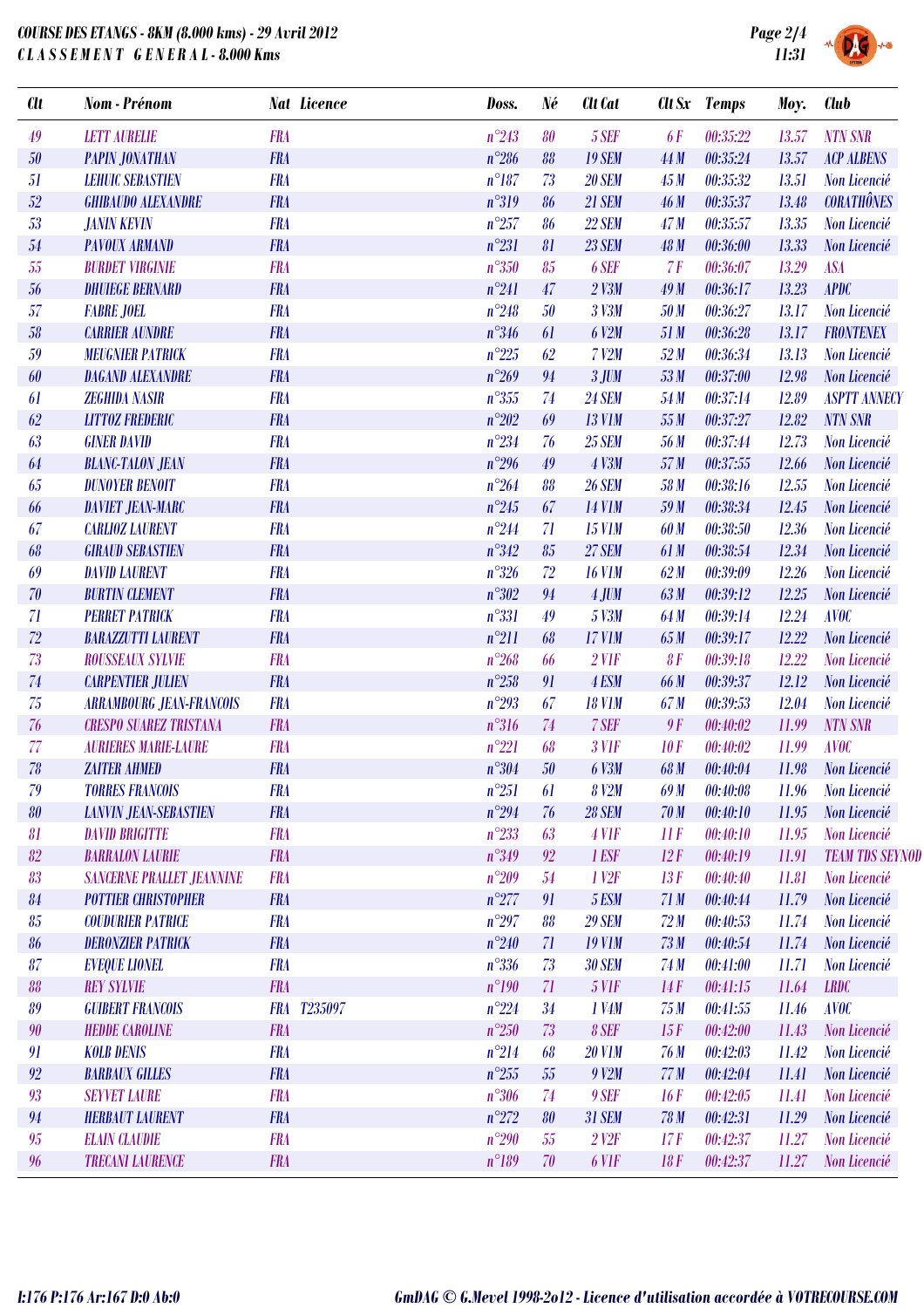

| <b>Clt</b> | <b>Nom</b> - Prénom            |            | <b>Nat Licence</b> | Doss.          | Né | <b>Clt</b> Cat         |             | Clt Sx Temps | Moy.  | <b>Club</b>         |
|------------|--------------------------------|------------|--------------------|----------------|----|------------------------|-------------|--------------|-------|---------------------|
| 97         | <b>BESOMBES CHRISTIAN</b>      | <b>FRA</b> |                    | $n^{\circ}218$ | 56 | <b>10 V2M</b>          | 79M         | 00:42:39     | 11.26 | Non Licencié        |
| 98         | <b>RICHARD LAURENT</b>         | <b>FRA</b> |                    | $n^{\circ}219$ | 57 | 11 V2M                 | <b>80 M</b> | 00:42:47     | 11.22 | Non Licencié        |
| 99         | <b>MOUSSARD JEAN CLAUDE</b>    | <b>FRA</b> |                    | $n^{\circ}317$ | 42 | 2 V4M                  | 81 M        | 00:42:49     | 11.21 | <b>ASPTT ANNECY</b> |
| 100        | <b>BERRUX JULIAN</b>           | <b>FRA</b> |                    | $n^{\circ}288$ | 94 | $1$ JUF                | 19F         | 00:42:50     | 11.21 | Non Licencié        |
| 101        | <b>BARRALON ISABELLE</b>       | <b>FRA</b> | 7445125881         | $n^{\circ}226$ | 66 | 7 VIF                  | 20F         | 00:42:59     | 11.17 | <b>UFOLER</b>       |
| 102        | <b>MAUNY FLORENT</b>           | <b>FRA</b> |                    | $n^{\circ}259$ | 76 | 32 SEM                 | 82M         | 00:43:16     | 11.10 | Non Licencié        |
| 103        | <b>BAUDET NOEL</b>             | <b>FRA</b> |                    | $n^{\circ}333$ | 51 | <b>7 V3M</b>           | 83 M        | 00:43:24     | 11.06 | Non Licencié        |
| 104        | <b>AUBRY ANNE MARIE</b>        | <b>FRA</b> |                    | $n^{\circ}348$ | 69 | 8 VIF                  | 21F         | 00:43:25     | 11.06 | Non Licencié        |
| 105        | <b>VERGAS MARTINE</b>          | <b>FRA</b> |                    | $n^{\circ}267$ | 65 | $9$ V1F                | 22F         | 00:43:26     | 11.06 | Non Licencié        |
| 106        | <b>SIOMSI NATHALIE</b>         |            | FRA T174261        | $n^{\circ}278$ | 65 | <b>10 V1F</b>          | 23F         | 00:43:33     | 11.03 | <b>PASS RUNNIG</b>  |
| 107        | <b>SONNERAT CATHERINE</b>      | <b>FRA</b> |                    | $n^{\circ}203$ | 68 | <b>11 V1F</b>          | 24F         | 00:43:53     | 10.94 | Non Licencié        |
| 108        | <b>PETIT ISABELLE</b>          | <b>FRA</b> |                    | $n^{\circ}200$ | 76 | <b>10 SEF</b>          | 25F         | 00:43:59     | 10.92 | Non Licencié        |
| 109        | <b>RUSCONI PASCAL</b>          | <b>FRA</b> |                    | $n^{\circ}242$ | 61 | 12 V2M                 | <b>84 M</b> | 00:43:59     | 10.91 | <b>NTN SNR</b>      |
| 110        | <b>PERRISSOUD MAX</b>          | <b>FRA</b> |                    | $n^{\circ}192$ | 63 | <b>21 V1M</b>          | 85M         | 00:44:10     | 10.87 | Non Licencié        |
| III        | <b>FANTIN PAUL</b>             | <b>FRA</b> |                    | $n^{\circ}329$ | 50 | <b>8 V3M</b>           | <b>86 M</b> | 00:44:19     | 10.83 | Non Licencié        |
| 112        | <b>MORLET ELMA</b>             | <b>FRA</b> |                    | $n^{\circ}217$ | 96 | 1 CAF                  | 26F         | 00:44:23     | 10.82 | Non Licencié        |
| 113        | <b>PUPIER ERIC</b>             | <b>FRA</b> |                    | $n^{\circ}292$ | 68 | <b>22 V1M</b>          | 87 M        | 00:44:24     | 10.81 | <b>FFTRI</b>        |
| 114        | <b>ELAIN LOIC</b>              | <b>FRA</b> |                    | $n^{\circ}291$ | 59 | 13 V2M                 | <b>88 M</b> | 00:44:24     | 10.81 | Non Licencié        |
| 115        | <b>HUDRY PATRICK</b>           | <b>FRA</b> |                    | $n^{\circ}186$ | 60 | 14 V2M                 | <b>89M</b>  | 00:44:28     | 10.80 | Non Licencié        |
| 116        | <b>CHAUVIN DOMINIQUE</b>       | <b>FRA</b> |                    | $n^{\circ}252$ | 53 | 15 V2M                 | 90 M        | 00:44:34     | 10.77 | Non Licencié        |
| 117        | <b>ASTIER LIONEL</b>           | <b>FRA</b> |                    | $n^{\circ}279$ | 65 | <b>23 V1M</b>          | 91 M        | 00:44:35     | 10.77 | Non Licencié        |
| 118        | <b>LECOQ PASCAL</b>            | <b>FRA</b> |                    | $n^{\circ}208$ | 58 | <b>16 V2M</b>          | 92M         | 00:44:38     | 10.75 | Non Licencié        |
| 119        | <b>DUNOYER BERNARD</b>         | <b>FRA</b> |                    | $n^{\circ}352$ | 64 | <b>24 V1M</b>          | 93 M        | 00:44:43     | 10.74 | Non Licencié        |
| 120        | <b>MICHOT CHRISTELLE</b>       | <b>FRA</b> |                    | $n^{\circ}193$ | 74 | <b>11 SEF</b>          | 27F         | 00:44:43     | 10.74 | Non Licencié        |
| 121        | <b>BERRUX CATHERINE</b>        | <b>FRA</b> |                    | $n^{\circ}298$ | 64 | <b>12 VIF</b>          | 28F         | 00:46:12     | 10.39 | Non Licencié        |
| 122        | VICHOT JEAN LUC                | <b>FRA</b> |                    | $n^{\circ}309$ | 60 | 17 V2M                 | 94 M        | 00:46:43     | 10.28 | Non Licencié        |
| 123        | <b>DEKENS JOSEFA</b>           | <b>FRA</b> |                    | $n^{\circ}295$ | 66 | <b>13 V1F</b>          | 29F         | 00:46:48     | 10.26 | Non Licencié        |
| 124        | <b>MERCIER CORINNE</b>         | <b>FRA</b> |                    | $n^{\circ}212$ | 69 | <b>14 V1F</b>          | 30F         | 00:46:49     | 10.25 | Non Licencié        |
| 125        | <b>WAGNER NICOLE</b>           | <b>FRA</b> |                    | $n^{\circ}254$ | 75 | <b>12 SEF</b>          | 31F         | 00:46:50     | 10.25 | Non Licencié        |
| 126        | <b>OKRALIK CATHY</b>           | <b>FRA</b> |                    | $n^{\circ}253$ | 78 | <b>13 SEF</b>          | 32F         | 00:46:50     | 10.25 | Non Licencié        |
| 127        | <b>ARNOULT JACKY</b>           | <b>FRA</b> |                    | $n^{\circ}196$ | 54 | <b>18 V2M</b>          | 95M         | 00:46:58     | 10.22 | VE02000             |
| 128        | <b>HOWARD WILLIAMS PAULINE</b> | <b>FRA</b> |                    | $n^{\circ}227$ | 89 | <b>14 SEF</b>          | 33F         | 00:47:01     | 10.21 | Non Licencié        |
| 129        | <b>BOUCHARD MARTIAL</b>        | <b>FRA</b> |                    | $n^{\circ}315$ | 39 | 3 V <sub>4</sub> M     | 96 M        | 00:47:14     | 10.16 | <b>ASA</b>          |
| 130        | <b>LAST JULIAN</b>             | <b>FRA</b> |                    | $n^{\circ}181$ | 48 | 9 V3M                  | 97 M        | 00:47:20     | 10.14 | Non Licencié        |
| 131        | <b>ALCADE JOSEPH</b>           | <b>FRA</b> |                    | $n^{\circ}321$ | 50 | <b>10 V3M</b>          | 98 M        | 00:47:22     | 10.14 | Non Licencié        |
| 132        | <b>CASSE CELINE</b>            | <b>FRA</b> |                    | $n^{\circ}339$ | 92 | $2$ <i>ESF</i>         | 34F         | 00:47:30     | 10.11 | Non Licencié        |
| 133        | <b>BERNIER FLORENCE</b>        | <b>FRA</b> |                    | $n^{\circ}324$ | 70 | <b>15 VIF</b>          | 35F         | 00:47:35     | 10.09 | Non Licencié        |
| 134        | <b>BERTHIER SANDRA</b>         | <b>FRA</b> |                    | $n^{\circ}325$ | 70 | <b>16 V1F</b>          | 36F         | 00:47:36     | 10.09 | Non Licencié        |
| 135        | <b>PETIOT JULIEN</b>           | <b>FRA</b> |                    | $n^{\circ}276$ | 89 | <b>33 SEM</b>          | 99 M        | 00:47:49     | 10.04 | Non Licencié        |
| 136        | <b>ARRAMBOURG NATHALIE</b>     | <b>FRA</b> |                    | $n^{\circ}301$ | 70 | <b>17 VIF</b>          | 37F         | 00:48:01     | 10.00 | Non Licencié        |
| 137        | <b>CHEVILLARD NATHALIE</b>     | <b>FRA</b> |                    | $n^{\circ}275$ | 68 | <b>18 VIF</b>          | 38F         | 00:48:08     | 9.98  | Non Licencié        |
| 138        | <b>PONCET JOEL</b>             |            | FRA 769819         | $n^{\circ}185$ | 70 | <b>25 V1M</b>          | 100 M       | 00:48:18     | 9.94  | <b>SPAC</b>         |
| 139        | <b>VALENTIN ISABELLE</b>       | <b>FRA</b> |                    | $n^{\circ}289$ | 71 | <b>19 VIF</b>          | 39F         | 00:48:20     | 9.93  | Non Licencié        |
| 140        | <b>BOMBENGER NICOLE</b>        | <b>FRA</b> |                    | $n^{\circ}353$ | 54 | 3 <sub>12F</sub>       | 40F         | 00:48:33     | 9.89  | Non Licencié        |
| 141        | <b>THOMAS CHRISTELLE</b>       | <b>FRA</b> |                    | $n^{\circ}285$ | 69 | <b>20 V1F</b>          | 41F         | 00:48:39     | 9.87  | Non Licencié        |
| 142        | <b>FOREST FRANCOISE</b>        | <b>FRA</b> |                    | $n^{\circ}314$ | 57 | $4$ V <sub>2</sub> $F$ | 42F         | 00:48:54     | 9.82  | Non Licencié        |
| 143        | <b>VINCENT JEAN LUC</b>        | <b>FRA</b> |                    | $n^{\circ}313$ | 62 | <b>19 V2M</b>          | 101M        | 00:48:54     | 9.82  | <b>Non Licencié</b> |
| 144        | <b>IACOMETTI BEATRICE</b>      | <b>FRA</b> |                    | $n^{\circ}220$ | 70 | <b>21 V1F</b>          | 43F         | 0.49:02      | 9.79  | <b>AVOC</b>         |